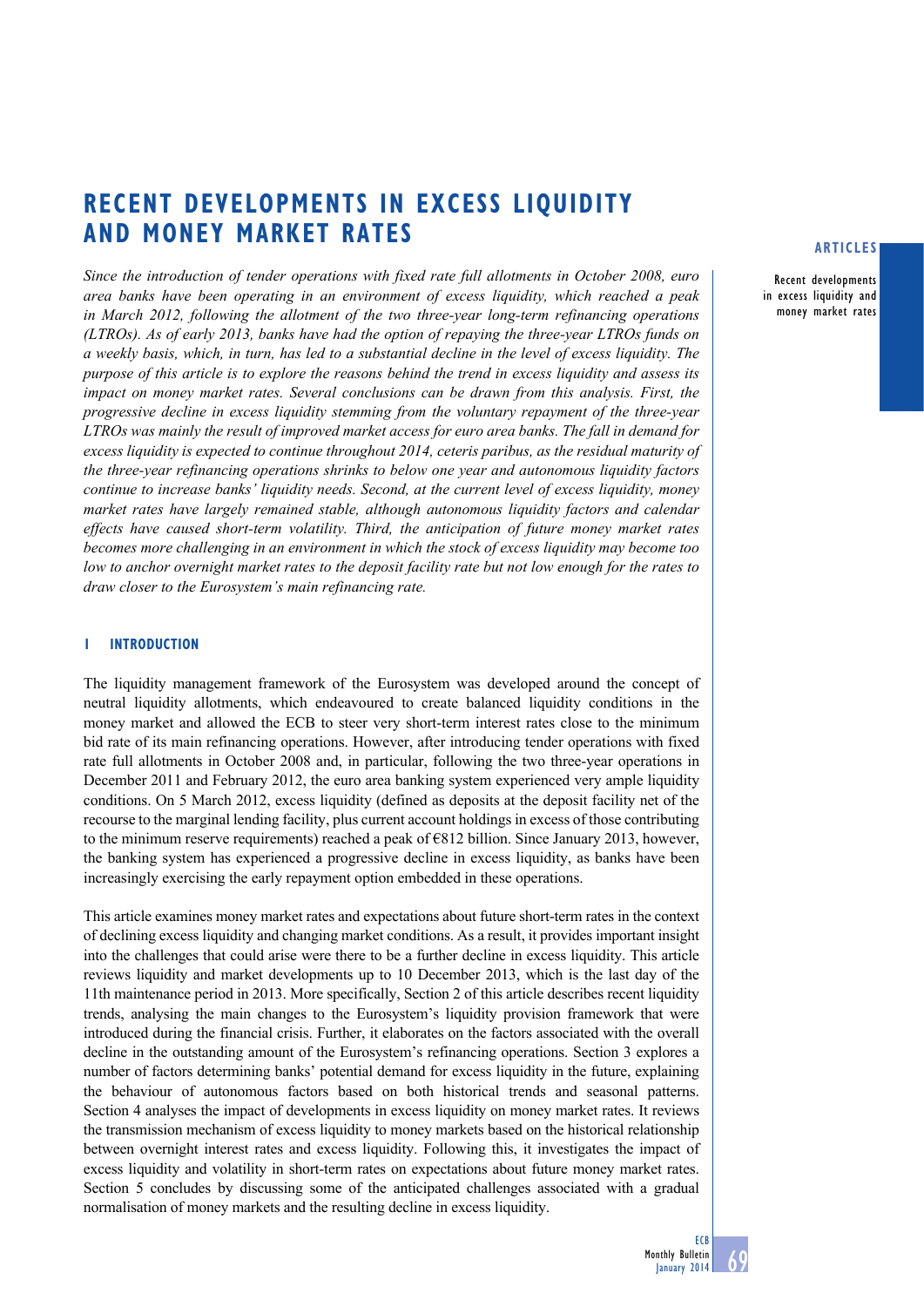## **2 Trends in excess LIQUIDITY**

Excess liquidity has been on a declining trend since the record high reached in March 2012. Most of this decline can be attributed to improving market conditions and abating risk aversion, which have allowed banks to reduce their precautionary liquidity buffers. Nevertheless, excess liquidity may still persist owing to market segmentation and prudential regulatory constraints. In that respect, a significant drop in banks' demand for excess reserves is expected to take place later in 2014, mainly as a result of an acceleration in the pace of repayments of the two three-year LTROs as the residual maturity on outstanding loans declines to below one year.

#### **2.1 Changes to the Eurosystem's liquidity provision framework**

In the pre-crisis monetary policy implementation framework,<sup>1</sup> the Eurosystem's overall supply of liquidity was determined on the basis of an estimate of the banking sector's aggregate liquidity needs, which primarily depended on the minimum reserve requirements imposed by the Eurosystem as well as on developments in autonomous liquidity factors<sup>2</sup> (i.e. the neutral liquidity allotments). The Eurosystem targeted the aggregated market liquidity needs rather than individual banks' needs. The targeted amount was allotted on a weekly basis via a variable rate tender – known as the main refinancing operation (MRO) – with a minimum bid rate determined by the Governing Council of the ECB. This was sufficient to steer short-term money market rates, as long as the money market was able to redistribute liquidity from banks with a liquidity surplus to banks with a liquidity deficit. Excess liquidity was very low, as it was remunerated below market rates, and banks had no incentive to hold substantial amounts of excess reserves as insurance against liquidity risk since the private liquidity supply was readily available.

The financial crisis, however, had a profound impact on the functioning of euro area money markets which, in turn, brought significant changes in the way liquidity management was traditionally implemented by the Eurosystem. During the crisis, credit was rationed in the interbank market, as banks with a liquidity surplus became reluctant to lend to banks with a liquidity deficit, particularly on a cross-border basis, thus impairing efficient liquidity provision by money markets. Under these conditions, the demand for the Eurosystem's refinancing operations became volatile and difficult to forecast. As a result, in October 2008, the Governing Council decided to fully satisfy (at a fixed rate) individual banks' demand in its refinancing operations, including the main refinancing operations and refinancing operations with more than a seven-day maturity, typically known as longer-term refinancing operations (LTROs). In November 2013, the fixed rate full allotment procedure was prolonged for as long as necessary and, at least, until July 2015.

The fixed rate full allotment procedure triggered a shift in liquidity provision by the Eurosystem. In fact, liquidity provision using the fixed rate full allotment procedure is determined by individual banks' overall demand, while previously, it was determined by the Eurosystem based on its estimation of the banking system's aggregate liquidity needs. The new operating regime generated excess liquidity, as banks' demand for refinancing (and the Eurosystem's allotments) exceeded aggregate liquidity needs arising from autonomous liquidity factors and minimum

<sup>1</sup> The standard Eurosystem operational framework is described in greater detail in the ECB publication entitled "The implementation of monetary policy in the euro area – General documentation on Eurosystem monetary policy instruments and procedures."

<sup>2</sup> Autonomous liquidity factors are defined as the items in the consolidated balance sheet of the Eurosystem, apart from monetary policy operations, that provide or withdraw liquidity and thus affect the current accounts which credit institutions hold with the Eurosystem (see Box 2, *Monthly Bulletin*, ECB, July 2001). Typical autonomous factors are banknotes in circulation, government deposits with the Eurosystem and net foreign assets.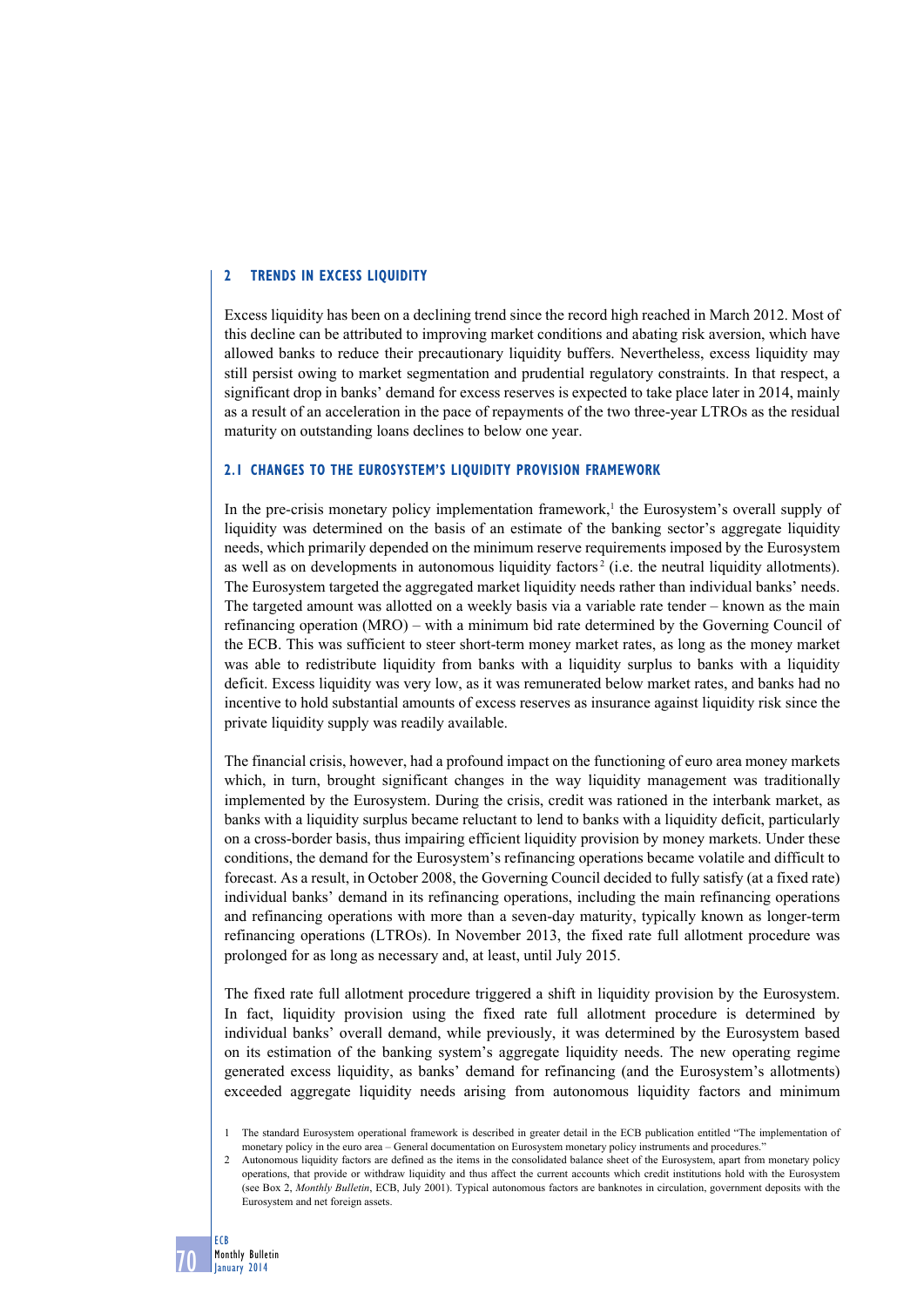

Recent developments in excess liquidity and money market rates

reserve requirements. Banks voluntarily requested more liquidity than necessary as insurance against possible difficulties in accessing the money market at a reasonable cost. Chart 1 shows the liquidity needs arising from autonomous factors and minimum reserve requirements as well as excess liquidity. Excess liquidity was low under the neutral liquidity allotment procedure and increased once the fixed rate full allotment procedure was introduced. The largest increase in the amount of excess liquidity, however, took place after the allotment of the two three-year LTROs in December 2011 and February 2012. The high demand in the two three-year operations was driven, on the one hand, by genuine funding needs (see Box 1) and, on the other, by the intention to accumulate precautionary liquidity buffers, which resulted in a surge in the amount of excess liquidity to exceptionally high levels.

# **2.2 RECENT TRENDS IN EXCESS LIQUIDITY**

Banks' demands for refinancing declined soon after excess liquidity reached its historical peak in March 2012 in several ways. First, the demand for regular refinancing operations declined, while the liquidity needs, on account of autonomous liquidity factors, continued to increase. Second, since January 2013, banks have actively used the opportunity offered in the terms of the three-year LTROs to repay the funds allotted early. From December 2012 to November 2013, excess liquidity, on a maintenance-period average, declined by  $6452$  billion to  $6168$  billion. Approximately 89% of this reduction, or  $E$ 400 billion, is due to a decline in the recourse to the Eurosystem's refinancing operations, including €384 billion for three-year LTRO repayments. The remaining decline is due to an increase in autonomous liquidity factors by  $652.3$  billion (see Chart 2). The excess liquidity provided by other Eurosystem operations and facilities has also dropped by  $\epsilon$ 16.3 billion since December 2012.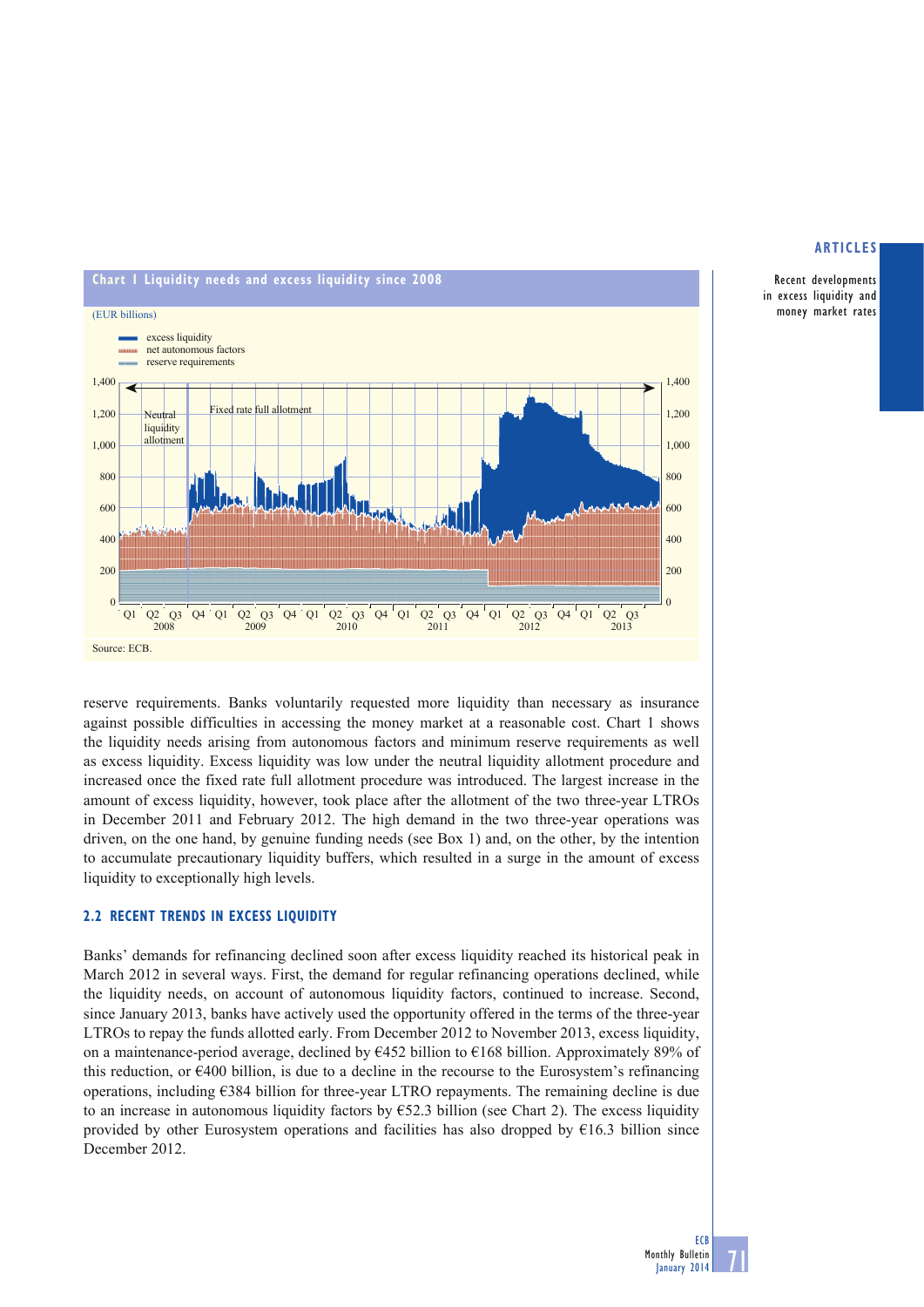By November 2013, banks had repaid about 40% of their initial borrowing. Based on ECB staff analyses of financial statements from participating banks, funding conditions and refinancing considerations, primarily over the short and medium term, were important determinants of participation in the three-year LTROs (see Box 1). In line with this, the largest repayments were made by those three-year LTRO participants that had increased their deposit base and market access to the greatest degree. This, in turn, translated into a notable improvement in the cash position of the aforementioned banks in late 2012, as they prepared for their first repayments in January and February 2013. Based also on a survey conducted among repaying banks, two of the most important factors explaining initial repayments were the ability to obtain market financing at competitive rates and a willingness to reduce liquidity buffers as capital market conditions gradually improved and market fragmentation began to recede. Some banks kept on their accounts with the Eurosystem an amount of excess reserves equivalent to their initial borrowing, which reflected a precautionary stance. These banks repaid 82% of their three-year loans at the first opportunity, while other banks repaid 28% as of November 2013.

# **Chart 2 Breakdown of excess liquidity absorption**



#### **Box 1**

72

ECB Monthly Bulletin January 2014

# **FACTORS DRIVING THE REPAYMENTS OF THE TWO THREE-YEAR LTROs: EMPIRICAL EVIDENCE BASED ON BANKS' BALANCE SHEETS**

This box provides information on the main determinants of banks' participation in the two three-year long-term refinancing operations (LTROs) conducted in December 2011 and February 2012 and the possible reasons for the early repayment of those funds. The information used is based on publicly available annual financial statements for 393 banks and on non-public monthly balance sheet information for 238 banks. The two datasets cover 220 and 131 of the banks that participated in at least one of the two three-year refinancing operations, accounting for 78% and 80% of the total allotted amount of  $\epsilon$ 1018.7 billion, respectively.<sup>1</sup>

1 See the article entitled "Early repayment of funds raised through three-year longer-term refinancing operations: economic rationale and impact on the money market", *Monthly Bulletin*, ECB, February 2013 and the article entitled "Early repayments of funds raised through three-year longer-term refinancing operations: developments since February 2013", *Monthly Bulletin*, ECB, July 2013.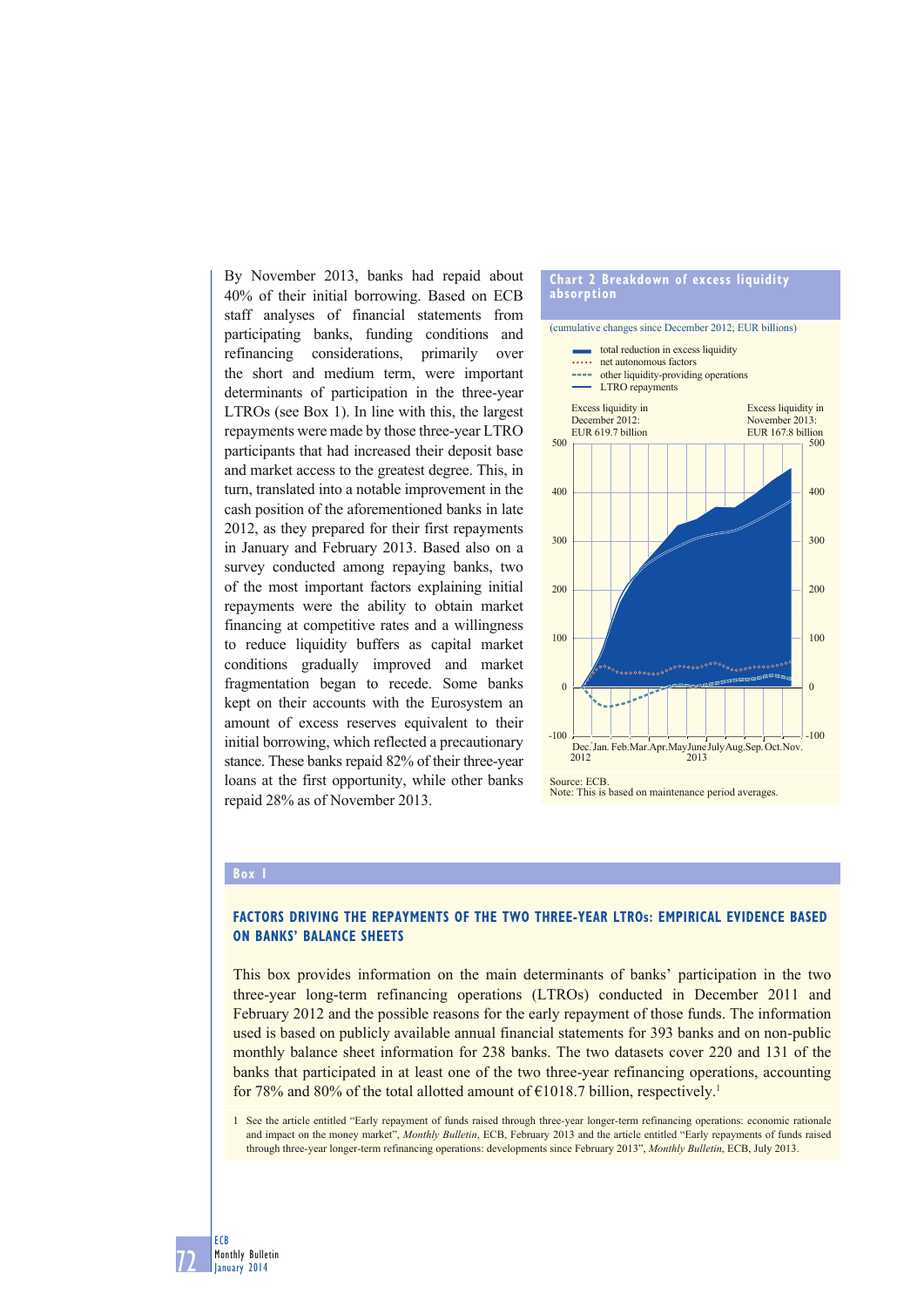Recent developments in excess liquidity and money market rates

**Chart A Cumulative flows of deposits by the non-financial private sector between January 2011 and March 2012** (mean of cumulative flows; as a percentage of main assets in







**maturing after one year-to-total liabilities** 

**Chart B Change in the ratio maturing after one year-to-**



Sources: Fitch and ECB calculations.

# **Factors driving participation in the two three-year LTROs**

A comparison of relevant balance sheet characteristics between banks that participated in the two three-year LTROs and those that did not take recourse suggests that funding considerations played a major role in the decision to participate in the aforementioned operations. This is consistent with existing data on the factors driving participation in these operations, which are based on information regarding the refinancing needs of banks and the spreads of bank bonds.2

Chart A shows that in the 15 months prior to March 2012, which is when the second threeyear LTRO was settled, banks that had participated in at least one of the two three-year LTROs recorded, on average, much lower deposit inflows from the non-financial private sector than banks that did not bid for any funds in these operations. This indicates that participation in these operations was partially driven by the funding situation of the particular bank. Moreover, Chart B shows that the ratio of senior unsecured debt (maturing after one year) to total liabilities decreased more for participating banks than for non-participating banks between December 2011 and December 2012. This shows that demand for the three-year operations was, to some extent, driven by looming short to medium-term refinancing needs. Evidently, banks participating in at least one of these operations were buffering some of the anticipated decline both in the maturity and, potentially, in the outstanding amount of senior unsecured debt, which allowed these banks to wait for an improvement in issuance conditions.

# **Characteristics of banks that have started to repay their three-year LTRO funds**

Evidence based on banks' balance sheets identifies better financing conditions and the need for lower liquidity buffers as important factors driving the repayment decisions of banks.

2 See the article entitled "The impact of the first three-year longer-term refinancing operation", *Monthly Bulletin*, ECB, January 2012; and the article entitled "The impact of the two three-year longer-term refinancing operations", *Monthly Bulletin*, ECB, March 2012.

Note: The lower blue band represents the 25th percentile of the distribution. The upper blue band represents the 75th percentile. The blue line in the middle is the median. The highest and lowest values represent the maximum and minimum of distribution.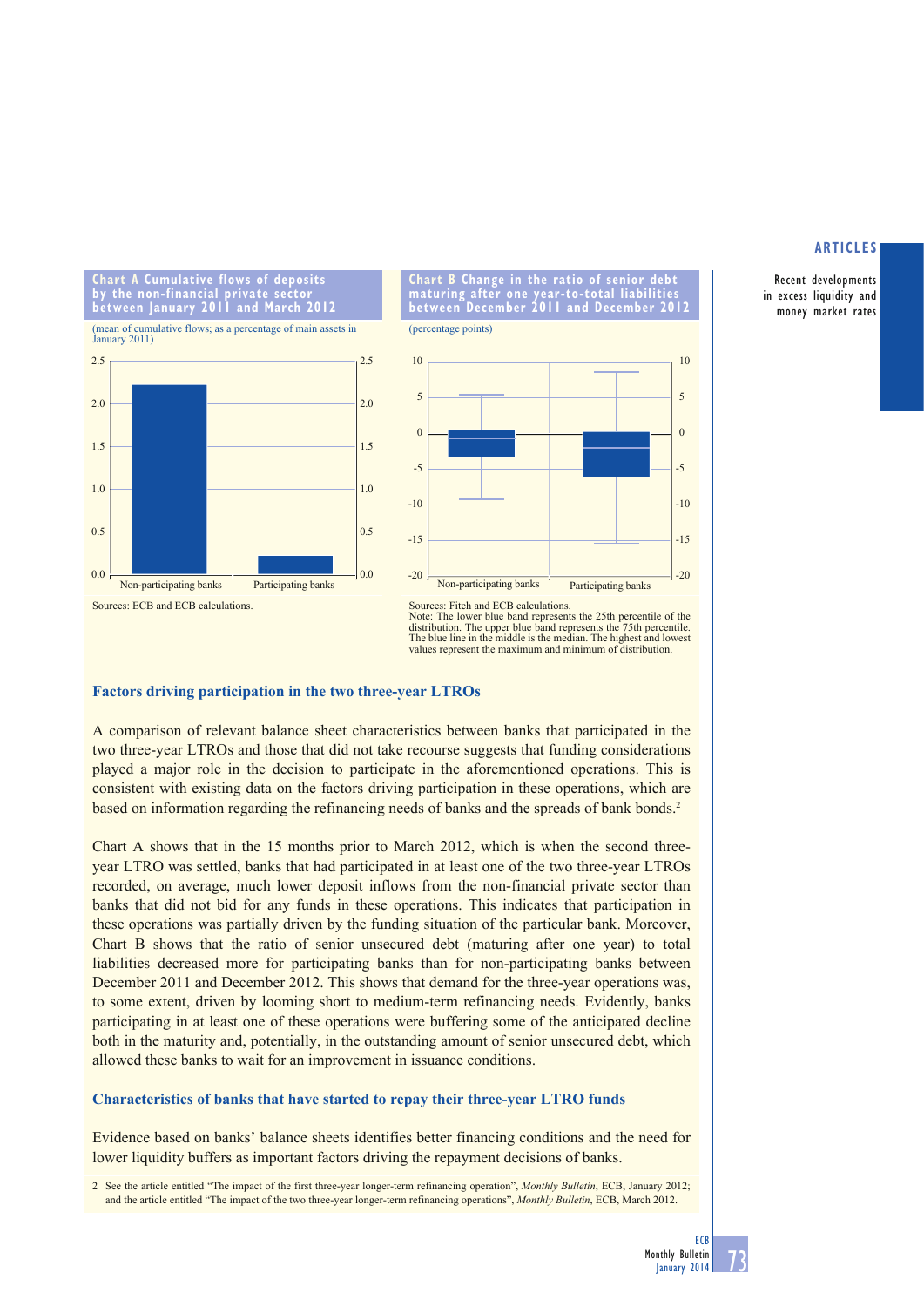

Chart C shows that, on average, repaying banks have witnessed much higher deposit inflows since the conduct of the second three-year LTRO in February 2012 compared to banks that did not repay any funds, which instead experienced, on average, some outflows of deposits by the non-financial private sector. Improved deposit funding, therefore, appears to be an important factor behind repayment decisions. Repaying banks have recorded around  $E150$  billion of deposit inflows since March 2012, which is a significant amount in relation to the aggregate repayments of around €380 billion. In addition, repaying banks have seen, on average, only a small decline in the stock of debt securities since the conduct of the second LTRO. This decline was similar in magnitude to that of banks that chose not to participate in the three-year LTRO operations. By contrast, non-repaying banks experienced a larger decline in issued debt securities, on average, as can be seen in Chart D. These developments in the stock of issued securities indicate that market-based funding conditions are an important factor driving repayment decisions for three-year LTRO funds.

The median repaying bank also held a larger share of cash over total assets at the end of 2012 compared to non-repaying banks and banks that did not participate in any of the operations (see Chart E). Some banks strategically accumulated cash buffers by end-2012 to prepare for repayments by January 2013. Moreover, the median repaying bank saw a larger improvement in the core Tier 1 capital ratio between 2011 and 2012 compared to non-repaying banks and banks that did not take any funds in the two three-year LTROs (See Chart F). This implies that improvements in the balance sheet of banks are of high importance in relation to repayment decisions.

## **Improvements in aggregate funding conditions and repayment patterns**

Aggregate information on deposit and unsecured market-based funding conditions for banks largely corroborate the findings based on banks' balance sheet data. Since the conduct of the first three-year LTRO in December 2011, the bank cost of debt financing has decreased significantly. The improvement in aggregate bank funding conditions was particularly strong up

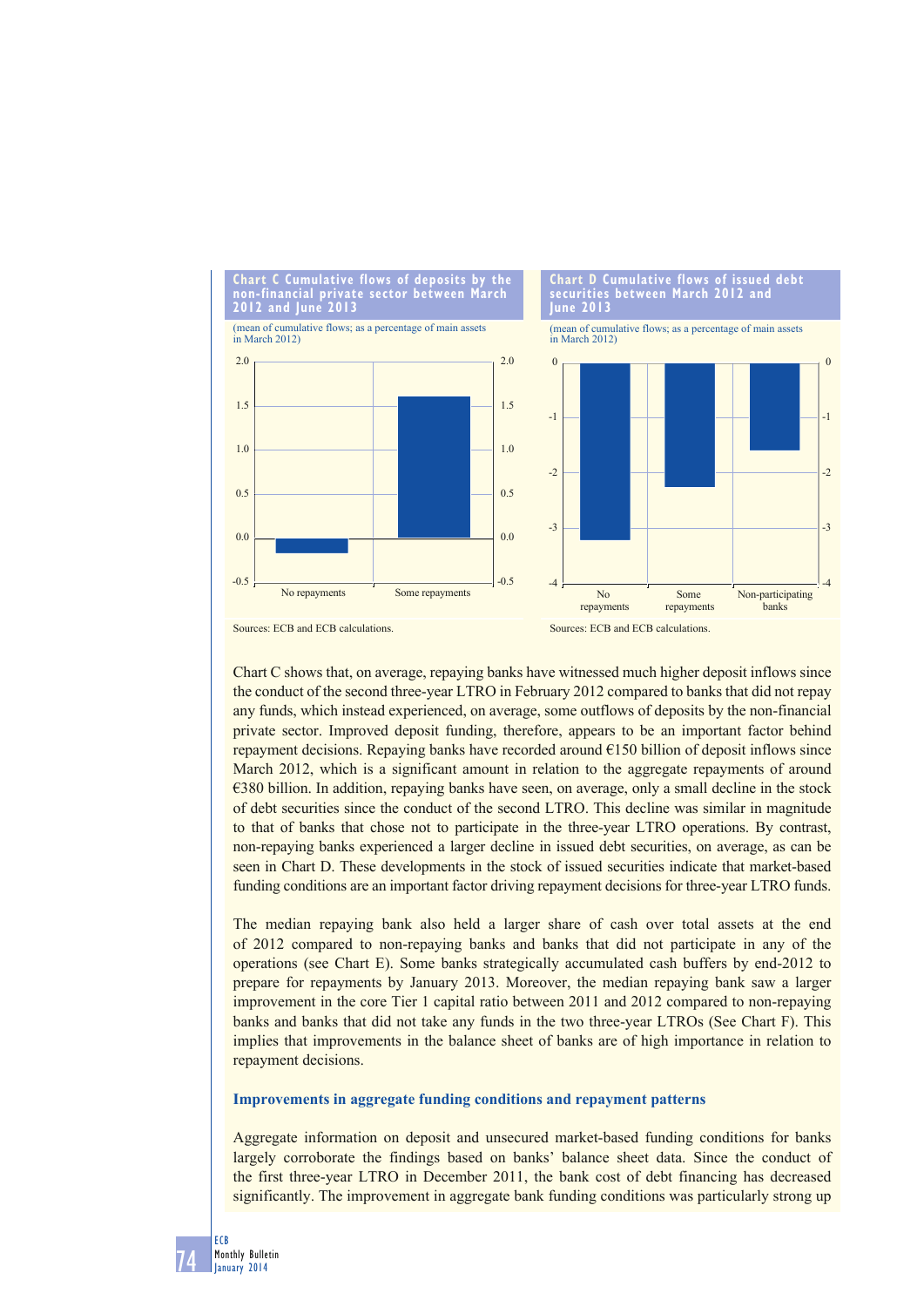#### **articles**

Recent developments in excess liquidity and money market rates





**chart f changes in the regulatory tier 1 capital ratios between december 2011 and** 

**december 2012** (percentages)

Note: The lower blue band represents the 25th percentile of the distribution. The upper blue band represents the 75th percentile. The blue line in the middle is the median. The highest and lowest values represent the maximum and minimum of distribution.

Note: The lower blue band represents the 25th percentile of the distribution. The upper blue band represents the 75th percentile. The blue line in the middle is the median. The highest and lowest values represent the maximum and minimum of distribution.

until the beginning of 2013 and was most likely a major driver of the large repayments that took place in the initial period when the option of repayments was first made possible. Bank funding conditions have continued to improve since the start of 2013, albeit at a slower pace, which is fully consistent with the tailing-off of repayment flows.

The aforementioned findings complement existing evidence showing that improved deposit funding and bond market access are important determinants of early repayment decisions by banks. Repayments, therefore, reflect, to a large extent, an improvement in the financial market environment in the euro area with receding fragmentation since the summer of 2012. At the same time, banks' access to unlimited liquidity provision is being guaranteed by the extension of the fixed rate full allotment procedure for as long as necessary and at least until July 2015, a decision taken on 7 November 2013.

# **3 Potential factors influencing the path of excess liquidity**

Some sources of demand for excess liquidity are likely to wane in the future, while others are expected to persist. Among these sources, some are under the direct control of banks as a result of the liquidity allocation framework adopted since the introduction of the fixed rate full allotment procedure in 2008 and since repayments became possible in 2013. Others, however, relate to autonomous liquidity factors which typically lie outside banks' direct control.

Prudential liquidity regulations could lead to an increase in demand for central bank refinancing. This relates to the fact that collateral eligibility under the Eurosystem's operations is broader compared to the high-quality collateral requirements under the liquidity coverage ratio. At the same time, repayments in the three-year LTROs may increase once the remaining maturity decreases to below one year (i.e. starting from early 2014), because central bank funding of less than one year does not improve banks' maturity profile from a regulatory point of view.

Sources: Fitch and ECB calculations.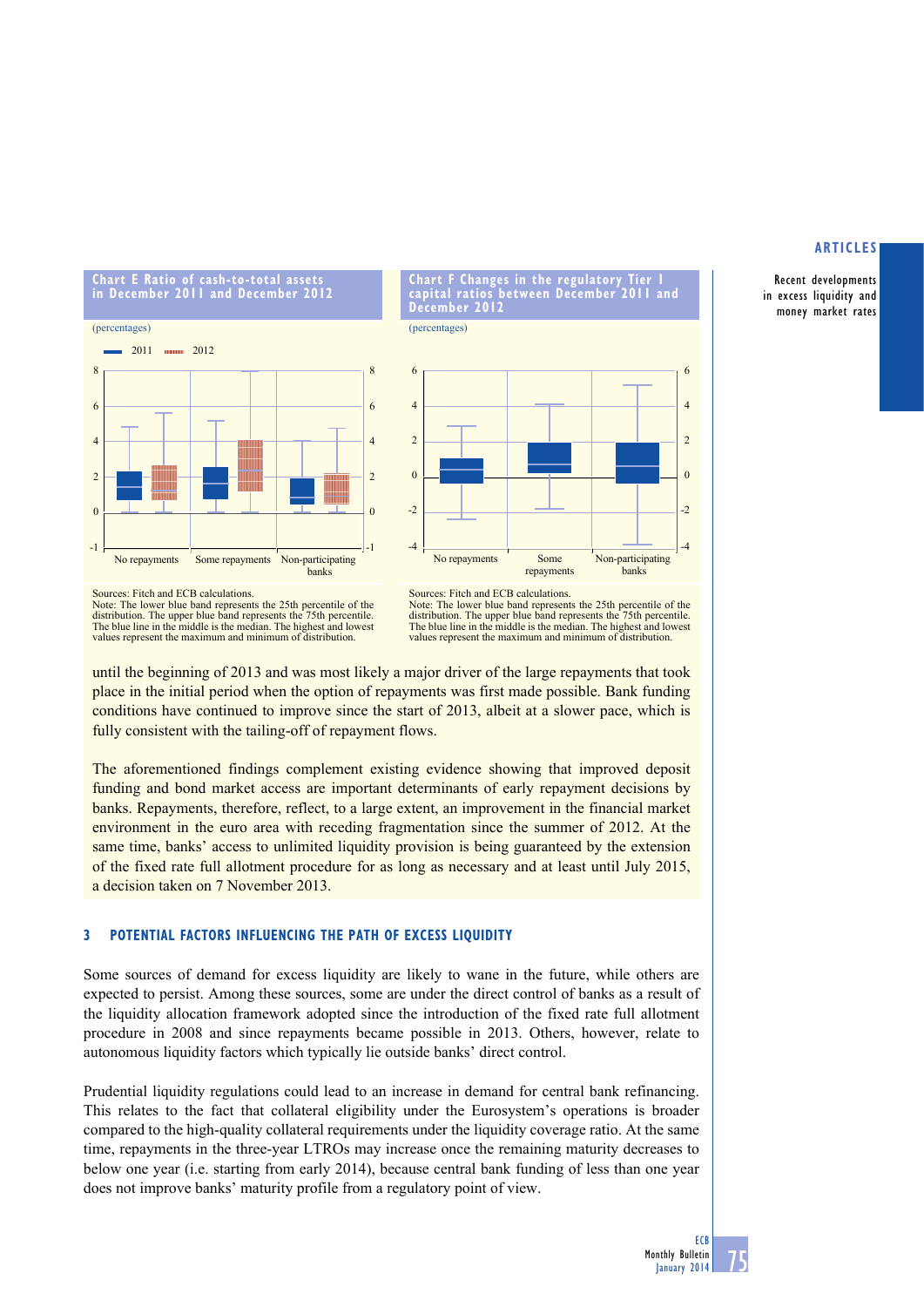The demand for Eurosystem funding and, therefore, excess liquidity crucially depends on developments in market sentiment. While increasing levels of market turmoil could lead to a higher demand for Eurosystem refinancing, excess liquidity could wane once market confidence improves and market segmentation recedes. Eventually, the decline in the demand for the Eurosystem's refinancing operations could continue if credit conditions and country risks continue to decline and hence banks with a liquidity surplus become more confident about lending to banks with a liquidity deficit. Moreover, the level of money market rates relative to the interest rate of the LTRO can influence the path of repayments and thereby the level of excess liquidity: a higher cost of private funding would, ceteris paribus, lead to lower repayments, and vice versa. At the same time, the level of money market rates is endogenous, as the extent of repayments influences the stock of excess liquidity and may, therefore, have an impact on the level of money market rates.

Under the fixed rate and full allotment procedures, temporary increases in the MRO allotment were noted in June, July and November 2013 when banks turned to the Eurosystem to compensate for a temporary deterioration in national money market funding conditions. Since this additional demand was not fully met by the intra-Eurosystem money market transactions owing to market segmentation, recourse to the Eurosystem's operations was necessary to absorb the temporary liquidity shocks. As long as the fixed rate tender procedure with full allotment is in place, excess liquidity conditions might be further prolonged, assuming that banks continue to take recourse to the Eurosystem's refinancing operations to offset temporary liquidity shocks.

In the short term, variations in autonomous factors are the main source of volatility in excess liquidity. Government deposits, in particular, tend to extract large amounts of liquidity from the market (i.e. from banks' current accounts in the Eurosystem) during the tax collection periods. This liquidity is then only released to the market when the national treasuries make payments, such as



## **Chart 3 Seasonal patterns of selected autonomous liquidity factors (2008-12)**

Note: The chart shows the deviations from the average outstanding banknotes and government deposits throughout the year.

76

ECB Monthly Bulletin January 2014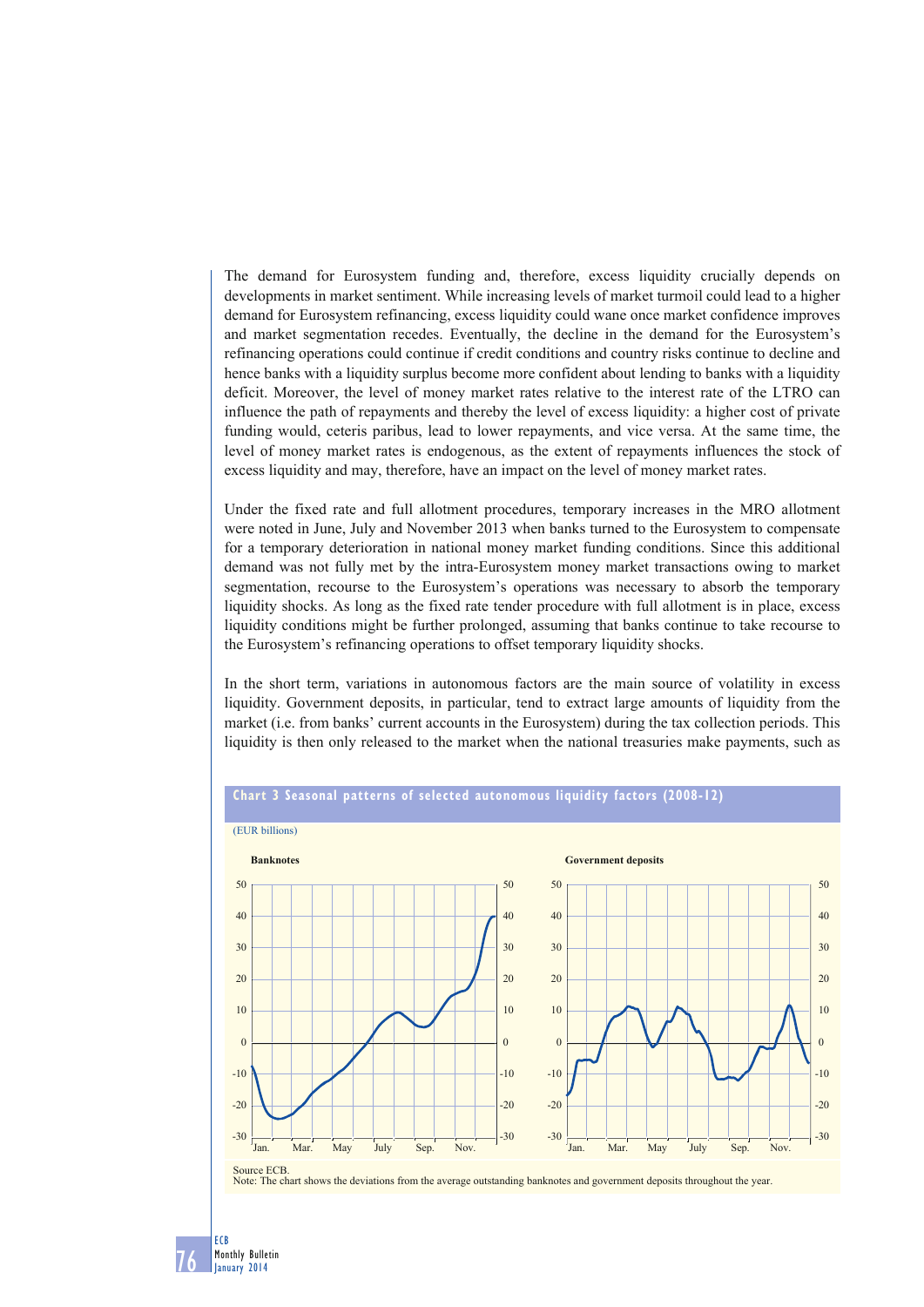Recent developments in excess liquidity and money market rates

salary payments or debt redemption.<sup>3</sup> As a result, changes in government deposits do not alter the overall excess liquidity, on average, but can introduce volatility in the short term (see Chart 3). In that respect, banknotes follow a regular seasonal pattern related to the holiday periods during which the demand for physical cash is typically high.

Volatility in excess liquidity triggered by autonomous liquidity factors is not a new phenomenon. However, given the downward trend in excess liquidity, volatility relative to the amount of excess liquidity has risen over recent months, thus increasing the potential to influence money market activity. Moreover, with market segmentation prevailing, intra-euro area flows do not smooth out these domestic shocks as effectively as they did in the past.

## **4 IMPACT OF EXCESS LIQUIDITY ON EURO AREA MONEY MARKET RATES**

Excess liquidity remained high enough to keep very short-term money market rates stable, on average, until about June 2013. Around that time, less abundant liquidity conditions resulted in somewhat more volatile short-term interest rates, especially towards the end of each month. Increased volatility in short-term rates, in turn, complicates the signal extraction process and makes it more complex for market participants to form their expectations about the course of future money market rates.

#### **4.1 MECHANISM OF EXCESS LIQUIDITY TRANSMISSION TO THE MONEY MARKET**

The Eurosystem's monetary policy implementation framework aims to steer very short-term interest rates in line with the policy rate decision of the Governing Council. In the years before the onset of the financial crisis, the achievement of this objective was underpinned by three main elements. First, the level of very short-term rates was steered to a level close to its minimum bid rate through the weekly provision of liquidity in the MRO.<sup>4</sup> Second, the ECB's marginal lending and deposit facilities ensured that short-term money market rates – typically overnight interbank rates – remained in a certain corridor (see Chart 4). Finally, the averaging provision in the fulfilment of the minimum reserve requirements served as a tool to limit fluctuations in short-term rates.

Market participants usually try to anticipate changes in the policy rate in order to determine the rates of other money market maturities. In the euro area, overnight indexed swaps (OIS) are the main instruments used by market participants in order to take a stance on expected central bank decisions. EONIA<sup>5</sup> interest rate swaps indicate the average level at which market participants expect the EONIA to be during one maintenance period – which lasts approximately one month – in the future. For instance, a one-maintenance period EONIA swap for a sixth-month horizon priced in at end-November 2013 indicates the expected average of prevailing EONIA rates six months later. Funding rates, such as the euro interbank offered rate (EURIBOR), typically follow the OIS rates, with a spread reflecting term premia and counterparty risk, as they provide an indication of the short-term cost of funding in the future.

<sup>3</sup> Some national treasuries actively managed their cash flows by temporarily reinvesting some of their liquidity surplus in the market, which reduces the impact of their operations on excess liquidity. However, this strategy has not yet succeeded in smoothing out the impact of their operations to the full extent.

<sup>4</sup> The MRO weekly liquidity provision was based on a variable rate tender until October 2008, with a minimum bid rate. The latter is the interest rate below which the Eurosystem would not accept any bids. Thereafter, a fixed rate tender procedure was introduced and the minimum bid rate became the rate at which all bids were allotted.

The euro overnight index average (EONIA) is the effective overnight reference rate for the euro. It is computed as a weighted average of all of the overnight unsecured lending transactions in the interbank market undertaken in the European Union and the European Free Trade Association countries by a panel of banks.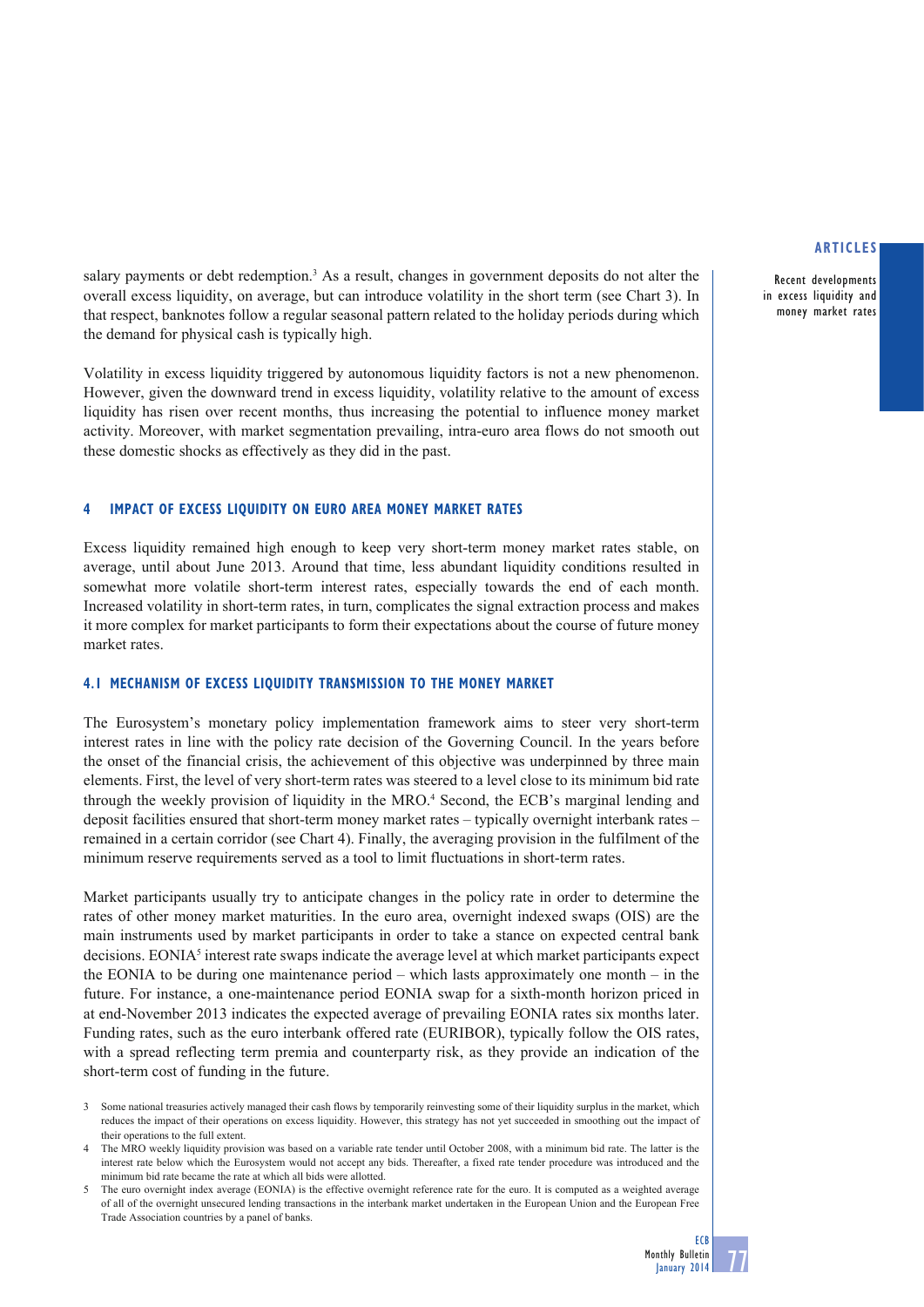



In the pre-crisis period, up to October 2008, the Eurosystem's monetary policy implementation framework was able to steer overnight rates to levels close to the MRO minimum bid rate. Previous estimates have shown that a small spread tends to persist between the EONIA and the MRO rate during that time (see Chart 4), because the EONIA is an unsecured transaction, while the Eurosystem's refinancing operations are collateralised. This spread has been attributed to the credit risk of dealing in the market on an overnight basis and to a degree of uncertainty regarding the distribution of the allotment.

The financial crisis changed the overnight interest rate position in the interest rate corridor when the Eurosystem departed from neutral liquidity conditions (see Chart 4). As a result of excess liquidity, the EONIA was no longer tied to the MRO rate and it decreased to its lowest possible level, a few basis points above the ECB deposit facility rate. This rate provides a lower bound for interest rates in the interbank money market, as banks with access to the deposit facility are unlikely to lend on the money market at a less favourable rate than the deposit facility rate at which they could invest an infinite amount of their excess liquidity. Given the high level of excess liquidity prevailing in 2012, the spread between the EONIA and the ECB deposit facility rate remained in a narrow range between three to ten basis points. This spread could be attributed to the credit risk of dealing with the market compared to depositing liquidity with the Eurosystem.

# **4.2 HISTORICAL RELATIONSHIP BETWEEN THE EONIA AND EXCESS LIQUIDITY**

The EONIA rate increased, on a maintenance-period average basis, to 11.8 basis points as excess liquidity declined to around  $\epsilon$ 168.4 billion on 20 November 2013 in the 11th maintenance period.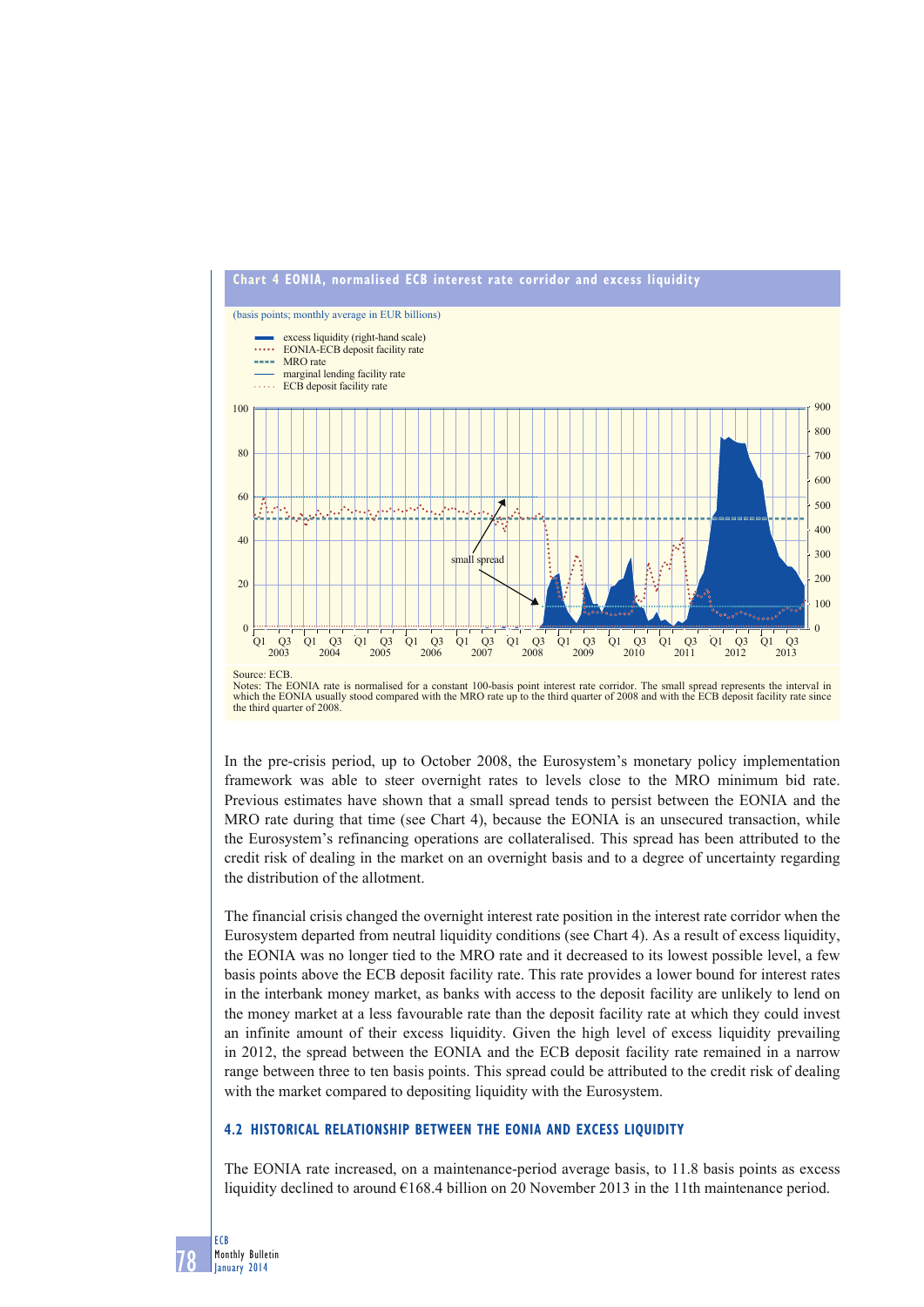Recent developments in excess liquidity and money market rates

To put the aforementioned changes into perspective but also in order to obtain some guidance on the potential trajectory of the EONIA in an environment of receding excess liquidity, it is useful to resort to empirical evidence on the historical relationship of the two. Chart 5 provides an in-sample fit of a logistic function of the EONIA rate on excess liquidity. The relationship is estimated for the period starting from January 2009 until November 2013. This period was characterised by the fixed rate and full liquidity allotment procedures and a high level of excess liquidity. It also covers a period of pronounced stress in the interbank market and substantial financial turmoil.

Under the assumption of well-functioning money markets, the relationship between very short-term interest rates and excess liquidity should be characterised by a very high degree of sensitivity. In such an environment, relatively low levels of excess liquidity are sufficient to anchor short-term interest rates close to the deposit facility rate. This is because banks with a liquidity surplus have little incentive to hoard liquidity beyond a relatively small cushion, typically held for precautionary reasons, and thus, prefer to lend the remaining part to banks with a liquidity deficit.

However, the responsiveness of money market rates to excess liquidity is also determined by prevailing market conditions and, most importantly, by the extent of fragmentation in the interbank market. An increase in the degree of market fragmentation is typically associated with an increase in the demand for liquidity buffers. Banks accumulate additional liquidity buffers, because they are less confident in the market's ability to absorb liquidity shocks. Hence, during periods of market turmoil and economic distress, banks' insurance demands will rise disproportionately which, in turn, is expected to reduce the share of tradable excess liquidity readily available in the interbank market. Under these circumstances, the sensitivity of very short-term interest rates to excess liquidity declines, rendering the slope of the respective curve less steep compared to normal market conditions.



Note: The EONIA rate is nomalised for a constant 100-basis point corridor.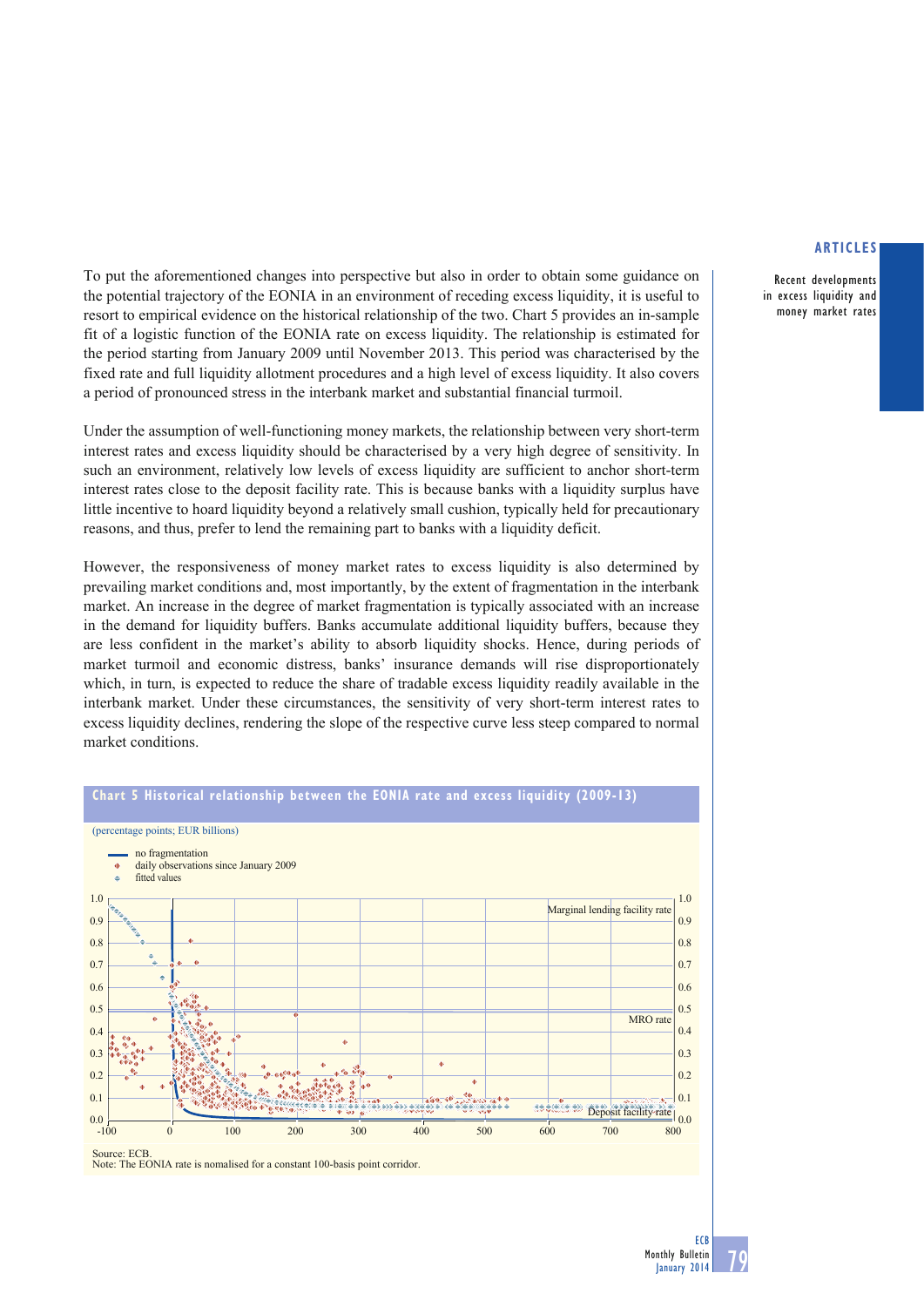## **4.3 THE ANCHORING OF SHORT-TERM INTEREST RATES AND VOLATILITY IN RATES**

As described above, the anchoring of money market rates works well in environments of neutral liquidity conditions (anchoring to the MRO minimum bid rate) and also in situations with ample excess liquidity (anchoring to the ECB deposit facility rate). Nevertheless, during periods when the stock of excess liquidity is too high to keep overnight market rates close to the MRO rate, but not high enough to keep them close to the deposit facility rate, the formation of expectations about future short-term interest rates becomes more complex.

Chart 6 shows the cumulative distribution of the spread between the EONIA rate and the ECB deposit facility rate for different levels of excess liquidity. Each curve represents the same number of observations in terms of EONIA spreads for declining excess liquidity brackets. The blue curve represents the cumulative distribution of the spread during the entire period during which the neutral liquidity allotment was in place, i.e. until the introduction of the fixed rate full allotment procedure in October 2008. The spread between the EONIA rate and the ECB deposit facility rate is larger than seven basis points more frequently as excess liquidity declines, thereby weakening the link between the ECB deposit facility rate and very short-term money market rates. When excess liquidity reached low levels but liquidity conditions were not yet neutral, this spread tended to be widely – even randomly – distributed within the corridor.

Several factors can make the EONIA deviate from the ECB deposit facility rate in the context of lower excess liquidity. For example, banks prefer not to deal on the market at month-ends and at quarter-ends. In particular, retaining cash around those dates helps banks to present a stronger liquidity position in their financial statements. This leads to a spike in EONIA and repo rates.



80 Monthly Bulletin January 2014

ECB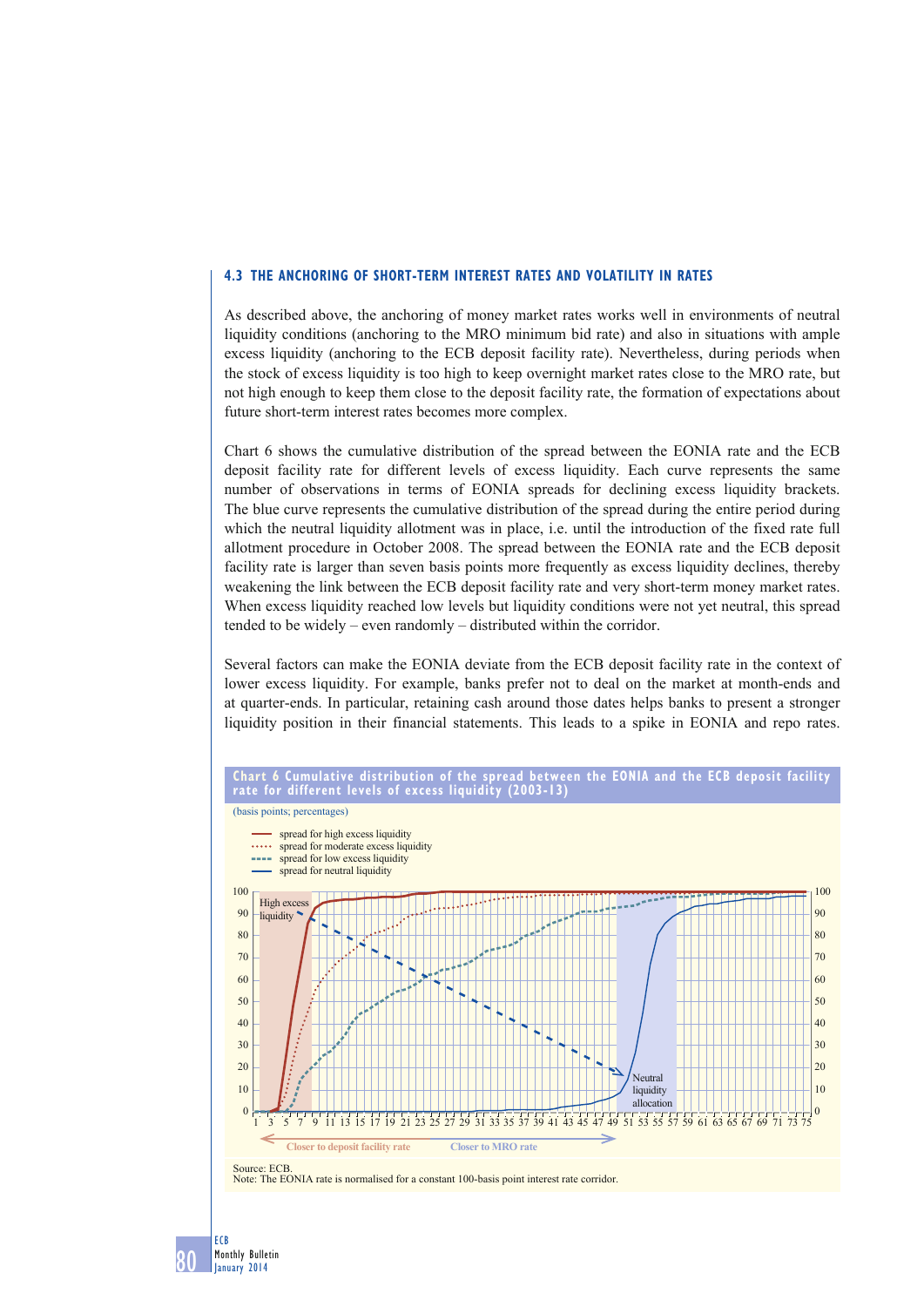Recent developments in excess liquidity and money market rates

An aggravating factor is that the size of the end-of-the month spikes depends on the liquidity needs on the market, thus on the stock of excess liquidity, which is difficult to forecast accurately.

Government deposits can have an impact on money markets, because they create a liquidity cycle that is not fully smoothed out by intra-Eurosystem flows. This tax-induced liquidity cycle is well-known by market participants, but its impact on rates in a segmented market, as well as the exact size of the corresponding liquidity swings, are difficult to forecast. The liquidity impact of tax collections in May, June and July 2013 was particularly pronounced, representing more than 30% of excess liquidity in June 2013. During these months, some of the national treasuries experienced relatively large tax cycles, which resulted in noticeable increases in overnight unsecured and repo rates across local markets. The local impact had spillover effects on the rest of the euro area money market.

## **4.4 TRANSMISSION OF EXCESS LIQUIDITY DEVELOPMENTS TO MONEY MARKET EXPECTATIONS**

If short-term rates were less closely related to the ECB deposit facility rate, market participants would have more difficulties predicting these rates. As a result, expected money market rates are likely to reflect a degree of uncertainty. Day-to-day excess liquidity fluctuations are difficult to forecast accurately, because they remain largely under the banks' direct control and may reflect idiosyncratic liquidity conditions. As a result of the non-linearity in the relationship between excess liquidity and short-term rates, a decline in excess liquidity can lead to a relatively large increase in market rates, while an increase in excess liquidity can have a smaller, dampening effect on rates. This uncertainty should lead to expected rates that are somewhat higher, on average, than the actual or spot rate, as market participants need to be compensated for the risks associated with less predictable overnight rates. For each maintenance period since 2012, Chart 7 presents the curve of average one-maintenance period EONIA swaps up to the ninth maintenance period. The history of this curve illustrates this shift in market focus.